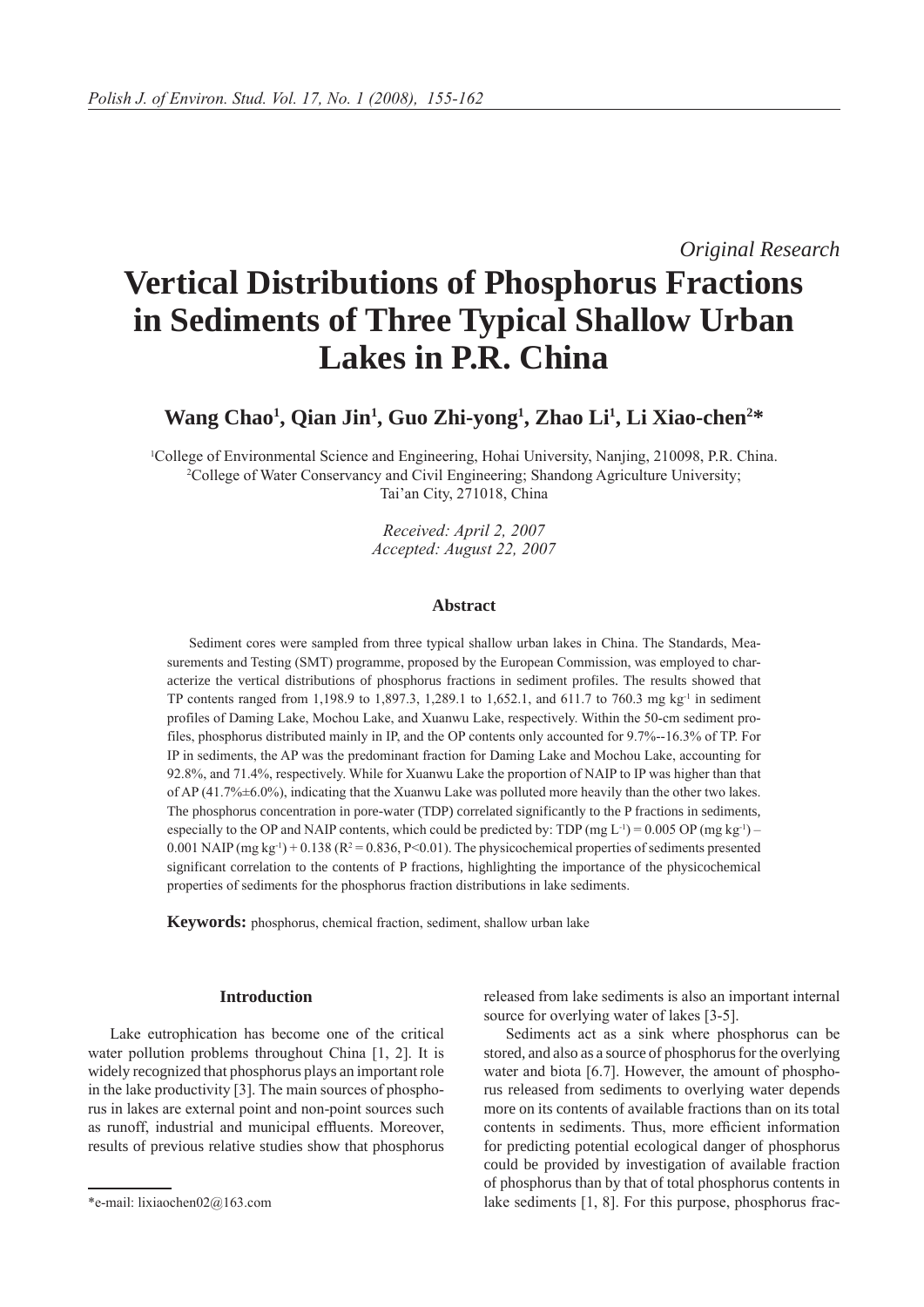tions have been widely investigated to evaluate the longterm behavior of sediment-bound phosphorus in promoting lake eutrophication [6, 9, 10].

There are many shallow urban lakes scattered in most cities of China, which are usually served as landscaping and recreational sites. Previous studies on the phosphorus in lakes sediments were mostly focused on those larger natural lakes. Whereas little information can be found about the phosphorus fractions in sediments of these shallow urban lakes. These shallow lakes might play a more important and close role in the human health of local inhabitants than the other big natural lakes. Therefore, sediments were collected from three typical shallow urban lakes in China. The vertical distributions of phosphorus fractions in these lake sediments were investigated by employing the sequential extraction scheme proposed by the European Commission (now the Standards, Measurements and Testing Programme, SMT) to provide some useful information about the potential mobile and cycling trends of phosphorus in these lakes.

## **Materials and Methods**

#### Site Description

The studied lakes, Xuanwu Lake and Mochou Lake, are located in Nanjing city of Jiangsu Province in China, and Daming Lake is located in Ji'nan city of Shandong Provice in China, which are all typical shallow urban lakes. In this study, three sampling sites in each lake were chosen respectively. The main characteristics of the studied lakes were shown in Table 1.

#### Sediment Sampling and Pre-Treatment

Undisturbed sediment cores were collected in June 2006 by using a Beeker sampling device with a 100 cm length and 5 cm diameter cylinder tube. Three sampling



| Parameters                                | Xuanwu<br>Lake | Daming<br>Lake | Mochou<br>Lake |
|-------------------------------------------|----------------|----------------|----------------|
| Surface area $(km2)$                      | 3.68           | 0.46           | 0.33           |
| Mean depth $(m)$                          | 1.65           | 2.75           | 1.45           |
| TDN $(mg L^{-1})$                         | $0.22 - 0.77$  | $4.11 - 4.21$  | $1.52 - 1.94$  |
| $DO(mg L-1)$                              | $3.89 - 6.48$  | $5.36 - 7.38$  | $3.73 - 3.84$  |
| pH                                        | $8.79 - 9.54$  | $7.69 - 8.03$  | $8.83 - 9.06$  |
| $Eh$ (mV)                                 | $114 - 132$    | $141 - 155$    | $70 - 98$      |
| Conductivity ( $\mu$ S cm <sup>-1</sup> ) | $198 - 261$    | $546 - 559$    | $412 - 418$    |

Table 1. Main characteristics of the studied lakes.

sites were selected for each studied lake, and sampling points were shown in Fig.1. Three individual sediment cores were taken from the bottom surface down to 50 cm of depth within the diameter of 3m around each sampling points. After sampling, sediment cores were cut immediately into the following sections:  $0 \sim 5$ ,  $5 \sim 10$ ,  $10 \sim 15$ , 15~20, 20~30, 30~40, and 40~50 cm. After measuring the redox potential and pH values, triplicated depth sections of each individual sediment cores taken from the same sampling point were combined into composite samples. These sediment samples were taken to the laboratory in air-sealed plastic bags and kept at 4°C. A portion of each wet sediment sample was centrifuged at 6000 rpm for gaining the pore-water sample, and the rest of the sediment sample was freeze-dried, homogenized and ground, and sieved to 0.25 mm, and finally stored at 4°C in plastic bags for later analyses.

#### Analytical Methods

Water content and loss on ignition (LOI) content measurements were based on weight losses after drying and combustion of the sediments at 105, 450°C for 3 hours, respectively. The pH of sediment samples was measured on sediment extract at a sediment/de-ionized water ratio of 1:10 (w/v) using a digital pH meter. Total nitrogen (TN) and cation exchange capacity (CEC) were determined by the methods described by Lu [11]. The physicochemical properties of sediment samples were summarized in Table 2.

The SMT protocol, proposed by the Community Bureau of Reference, was employed to extract different phosphorus fractions[12]. The SMT protocol leads to obtaining five phosphorus fractions: non-apatite inorganic phosphorus (NAIP), bound to Al, Fe and Mn oxyhydrates; apatite phosphorus (AP), bound to Ca; inorganic phosphorus (IP); organic phosphorus (OP) and total phosphorus (TP). And detailed experimental procedures and conditions were described as follows.

Total phosphorus (TP): 0.2000g dried sediment was put Fig. 1. Map of the studied area with sampling sites. into a porcelain crucible and calcined in a furnace at 450°C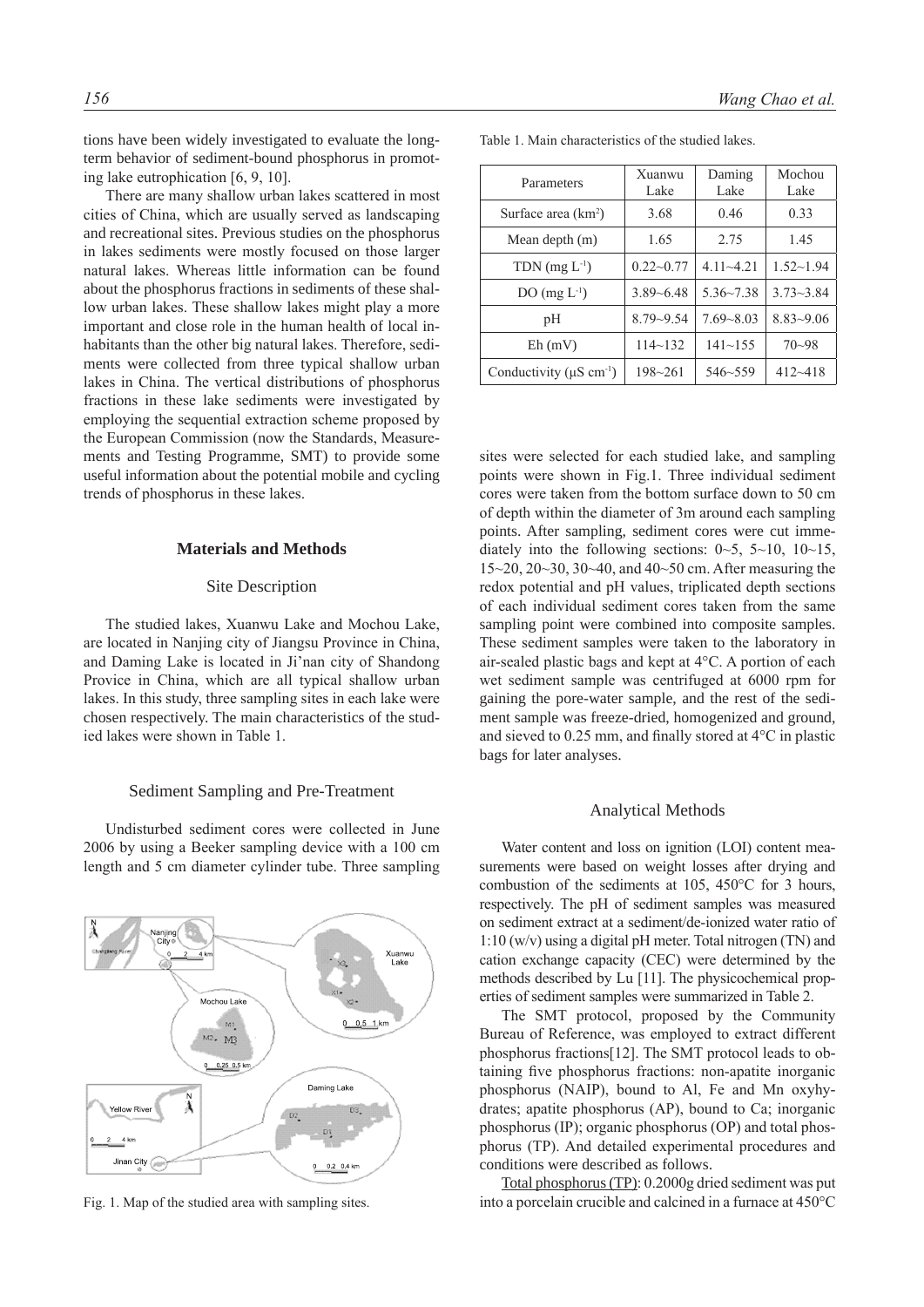for 3 h, then transfered the calcined sediment into a 50-ml plastic centrifuge tube, and mixed with 20 ml 3.5 mol l-1 HCl. These tubes were shaken for 16h at room temperature and then centrifuged for 15 min (4000 rpm). The concentration of phosphorus was determined in the extract.

Inorganic phosphorus (IP): To extract IP, 20 ml 1.0 mol  $1<sup>-1</sup>$  HCl was added to a 50-ml centrifuge tube to mix 0.2000 g sediment, the mixture was shaken for 16 h at room temperature. The extraction process and measurement were the same as in the step above. The residual was washed twice with 12ml 0.1 mol l<sup>-1</sup> NaCl after the residual liquid was removed, and then dried in a oven.

Organic phosphorus (OP): The residue from the extraction of IP was calcined in a furnace for 3 h at 450°C. The calcined sediment was extracted (shaken for 16 h at room temperature) again with 20 ml 0.1 mol l<sup>-1</sup> HCl to obtain OP. The same extraction process and measurement were conducted as mentioned above for TP.

Non-apatite inorganic phosphorus (NAIP): 20 ml 1.0 mol l-1 NaOH was added into a 50-ml plastic centrifuge tube contained 0.2000g dried sediment to extract NAIP. After shaking 16 h at room temperature and centrifuging 10 min at 4000 rpm, 10 ml clear supernatant was mixed with 4 ml  $3.5$  mol  $1<sup>-1</sup>$  HCl, let the mixture stand for 16 h at room temperature, then measured the content of P by using the molybdenum blue method. The sediment was washed twice with 12ml 0.1 mol l<sup>-1</sup> NaCl after the residual liquid was removed, and then dried in an oven.

Apatite phosphorus (AP): 20 ml 1.0 mol l-1 HCl was added to the residue from extraction for NAIP, and the tubes were shaken 16 h at room temperature and then centrifuged for 10 min (4000 rpm). The clear supertatant was used for determination of P by the molybdenum blue method.

Phosphate in pore-water and in extract of each fraction was determined by UV-Vis spectrophotometry, using the molybdenum blue method [13].

Results are average values of triplicate determinations. All the reagents used were of analytical-reagent grade. All solutions were prepared using de-ionized water (>18M $\Omega$ ), and all glassware and plastic-ware were cleaned and rinsed three times with de-ionized water after being soaked in 0.3% HCl overnight. A quality control procedure was applied throughout the different steps of sample preparation and analysis. The data was treated using Excel 2000 and SPSS 11.0 for Windows.

## **Results and Discussion**

## General Physicochemical Properties of Sediments

The general physicochemical properties of sediments collected from three typical shallow urban lakes of China were presented in Table 2. Water contents  $(y, %$ ) of sediments decreased significantly with the depth of sediment(x, cm), which could be calculated by:  $y =$  $-0.4026$  x + 65.627, (R<sup>2</sup>=0.92, p<0.01), y =  $-0.4243$  x +

71.566 ( $\mathbb{R}^2$ =0.88, p<0.01), and y = -0.4387 x + 65.919  $(R<sup>2</sup>=0.87, p<0.05)$  for sediment profiles of Xuanwu Lake, Daming Lake, and Mochou Lake, respectively. The contents of total nitrogen (TN) exhibited similar vertical variation trends as that of water contents of sediments. The mathematic description for sediments of Xuanwu Lake, Daming Lake, and Mochou Lake could be described as:  $y = -371.7 x + 79.313 (R<sup>2</sup>=0. 89, p<0.05)$ ,  $y = -412.83 x$  $+$  107.24 (R<sup>2=</sup>0. 84, p<0.05), and y = -443.26 x + 101.37  $(R<sup>2</sup>=0.82, p<0.05)$ , respectively, where y and x represented TN contents (mg kg<sup>-1</sup>) and the depth of sediments (cm), respectively. Similar vertical variation trends could be found for the organic matter, expressed as loss on ignition (LOI), of sediments from all lakes, exhibiting decreasing trends with depth (Seeing Fig  $2(a)$ ). For the pH of sediments, no similar vertical variation trends could be identified for all lakes studied in present work (Seeing Fig 2(b)). The pH values increased slightly with the depth of the sediment cores for Daming Lake and Mochou Lake, while decreased significantly with the depth of the sediment core for Xuanwu Lake. It was evident from data of Table 2 that no obvious variation trends could be identified for the electric conductivities (EC) and CEC in sediments of these studied lakes.

# Dissolved Phosphorus Concentrations in Pore-Water of Sediment Profiles

Pore-water of sediment plays an important role in the geochemical cycle of elements in lake system, which could be regarded as the via media of phosphorus exchange between the overlying water and the sediments. The vertical distribution of phosphorus in pore-water mainly influenced by the decomposition of organic matters, concentrations of iron oxide, pH value, redox condition, microbial activities, and so on[14.15]. The vertical variation of phosphorus concentrations in pore-water of sediments collected from three typical urban lakes in China are shown in Fig. 3.

There were no homothetic vertical variation trends for the phosphorus concentrations in pore water of sediments of these three studied lakes. The phosphorus concentrations in pore-water of Daming Lake were much higher than those of the other two lakes. No significant difference of P concentrations in pore-water could be identified between Xuanwu Lake and Mochou Lake (p>0.05). For Xuanwu Lake and Mochou Lake, there were no significant changes for phosphorus concentrations in pore-water within the 50-cm profile (p>0.05). However, significant vertical changes could be identified for that of Daming Lake  $(p<0.05)$ , showing that the phosphorus concentration diminished with depth. The highest concentrations of P were found in the upper 5-cm layer of the sediment profile for Daming Lake  $(2.01 \text{ mg } L^{-1})$  and Mochou lake  $(0.28 \text{ mg } L^{-1})$ , and the lowest concentrations were both in the 30-40cm layer. For Xuanwu Lake, the highest and lowest phosphorus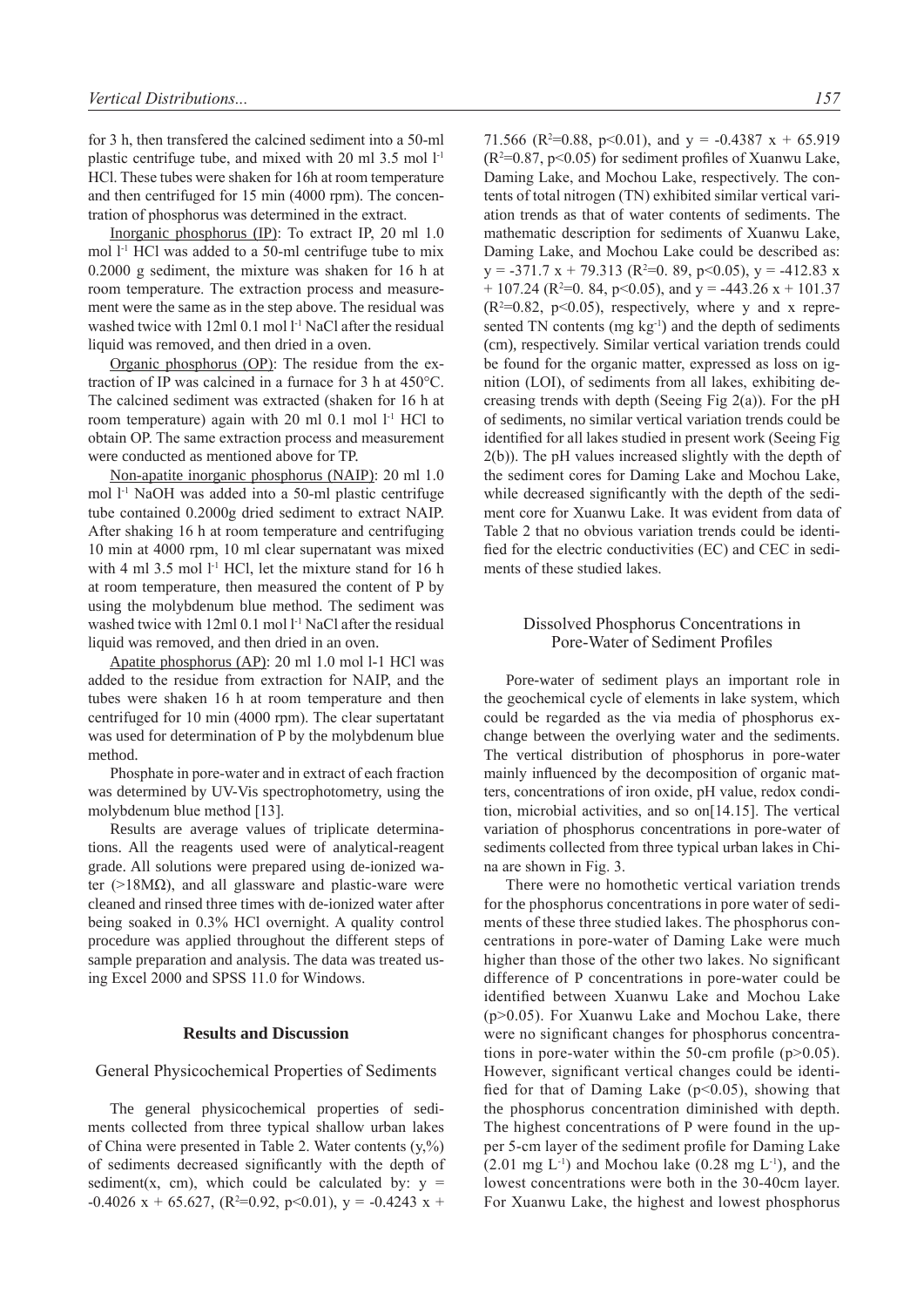| Lakes          | Depth     | Water Content   | pH              | LOI             | <b>TN</b>       | <b>CEC</b>       | EC                        |
|----------------|-----------|-----------------|-----------------|-----------------|-----------------|------------------|---------------------------|
|                | (cm)      | $(\% )$         | (1:10, w/v)     | $(\frac{0}{0})$ | $(\%)$          | mmol $L^{-1}$    | $(\mu s \text{ cm}^{-1})$ |
| Xuanwu<br>Lake | $0 - 5$   | $65.9 \pm 4.1$  | $7.13 \pm 0.35$ | $11.0 \pm 2.6$  | $0.21 \pm 0.01$ | $54.6 \pm 18.4$  | $654.3 \pm 235.8$         |
|                | $5 - 10$  | $59.9 \pm 5.4$  | $6.46 \pm 0.73$ | $10.5 \pm 1.7$  | $0.16 \pm 0.01$ | $40.3 \pm 12.6$  | $343.4 \pm 133.7$         |
|                | $10 - 15$ | $59.3 \pm 4.7$  | $6.27 \pm 0.62$ | $9.5 \pm 2.0$   | $0.18 \pm 0.09$ | $36.7 \pm 3.4$   | $368.1 \pm 152.3$         |
|                | $15 - 20$ | $57.3 \pm 5.6$  | $6.21 \pm 0.53$ | $9.4 \pm 3.1$   | $0.15 \pm 0.09$ | $36.8 \pm 4.9$   | $412.0 \pm 123.9$         |
|                | $20 - 30$ | $52.1 \pm 13.0$ | $5.75 \pm 0.56$ | $8.7 \pm 3.8$   | $0.13 \pm 0.04$ | $31.7 \pm 7.9$   | $595.0 \pm 428.3$         |
|                | $30 - 40$ | $51.0 \pm 15.6$ | $5.82 \pm 0.58$ | $8.1 \pm 3.6$   | $0.13 \pm 0.01$ | $32.2 \pm 7.1$   | $336.8 \pm 162.2$         |
|                | $40 - 50$ | $53.5 \pm 11.2$ | $5.83 \pm 0.69$ | $8.0 \pm 3.3$   | $0.08 \pm 0.07$ | $32.9 \pm 2.9$   | $292.3 \pm 139.8$         |
| Daming<br>Lake | $0 - 5$   | $70.9 \pm 2.1$  | $7.48 \pm 0.15$ | $10.7 \pm 0.3$  | $0.26 \pm 0.02$ | $129.7 \pm 31.0$ | $709.5 \pm 173.3$         |
|                | $6 - 10$  | $64.4 \pm 2.1$  | $7.69 \pm 0.08$ | $9.9 \pm 0.7$   | $0.21 \pm 0.05$ | $109.8 \pm 8.2$  | $516.7 \pm 62.5$          |
|                | $10 - 15$ | $66.1 \pm 2.4$  | $7.76 \pm 0.06$ | $9.7 \pm 0.4$   | $0.23 \pm 0.01$ | $111.5 \pm 8.4$  | $482.3 \pm 58.8$          |
|                | $15 - 20$ | $62.5 \pm 1.9$  | $7.81 \pm 0.04$ | $10.2 \pm 1.2$  | $0.21 \pm 0.01$ | $118.5 \pm 3.5$  | $562.7 \pm 73.1$          |
|                | $20 - 30$ | $61.4 \pm 6.2$  | $7.76 \pm 0.09$ | $9.9 \pm 1.2$   | $0.18 \pm 0.03$ | $113.6 \pm 5.7$  | $572.0 \pm 77.8$          |
|                | $30 - 40$ | $53.2 \pm 8.9$  | $7.94 \pm 0.10$ | $7.8 \pm 2.0$   | $0.16 \pm 0.02$ | $115.0 \pm 5.6$  | $398.0 \pm 121.1$         |
|                | $40 - 50$ | $55.2 \pm 8.5$  | $7.89 \pm 0.18$ | $8.3 \pm 2.3$   | $0.16 \pm 0.04$ | $110.3 \pm 6.2$  | $558.7 \pm 213.4$         |
| Mochou<br>Lake | $0\sim5$  | $63.6 \pm 2.6$  | $7.39 \pm 0.19$ | $9.3 \pm 1.1$   | $0.23 \pm 0.03$ | $60.2 \pm 0.2$   | $784.8 \pm 113.5$         |
|                | $5 - 10$  | $60.5 \pm 0.9$  | $7.68 \pm 0.13$ | $9.1 \pm 0.0$   | $0.19 \pm 0.02$ | $59.7 \pm 2.0$   | $484.5 \pm 2.1$           |
|                | $10 - 15$ | $57.6 \pm 0.1$  | $7.56 \pm 0.08$ | $7.9 \pm 0.1$   | $0.18 \pm 0.04$ | $59.4 \pm 1.2$   | $667.5 \pm 256.7$         |
|                | $15 - 20$ | $59.5 \pm 0.1$  | $7.81 \pm 0.08$ | $8.0 \pm 0.3$   | $0.17 \pm 0.01$ | $59.2 \pm 0.9$   | $324.0 \pm 75.0$          |
|                | $20 - 30$ | $55.7 \pm 1.8$  | $7.83 \pm 0.05$ | $8.1 \pm 0.2$   | $0.18 \pm 0.05$ | $56.1 \pm 3.0$   | $267.5 \pm 7.8$           |
|                | $30 - 40$ | $45.9 \pm 4.5$  | $7.90 \pm 0.10$ | $5.1 \pm 1.5$   | $0.14 \pm 0.02$ | $56.4 \pm 3.5$   | $321.0 \pm 56.6$          |
|                | $40 - 50$ | $49.2 \pm 7.9$  | $7.95 \pm 0.07$ | $5.6 \pm 2.6$   | $0.13 \pm 0.02$ | $57.6 \pm 5.5$   | $372.0 \pm 166.9$         |

Table 2. Physicochemical properties of sediments of three typical shallow lakes of China\*.

**\*** Values were represented by the "Average ± Standard Deviation" of three sampling sites for each lake.



Fig. 2. Vertical variation of LOI and pH of sediment profiles.

concentrations were found in the 30-40cm, and 0-5cm layer of the sediment profile, respectively. This difference might be caused by the fact that the vertical distribution of phosphorus in pore-water was strongly influenced by the decomposition of organic matter, reduction of iron oxides and microbial activity in sediments [14.15].



# Vertical variation of total phosphorus in sediment profiles

Total phosphorus (TP) contents in sediment profiles of the studied lakes were shown in Fig.4. There was no significant difference of TP contents in sediment profiles between Daming lake and Mochou Lake (p>0.05), rang-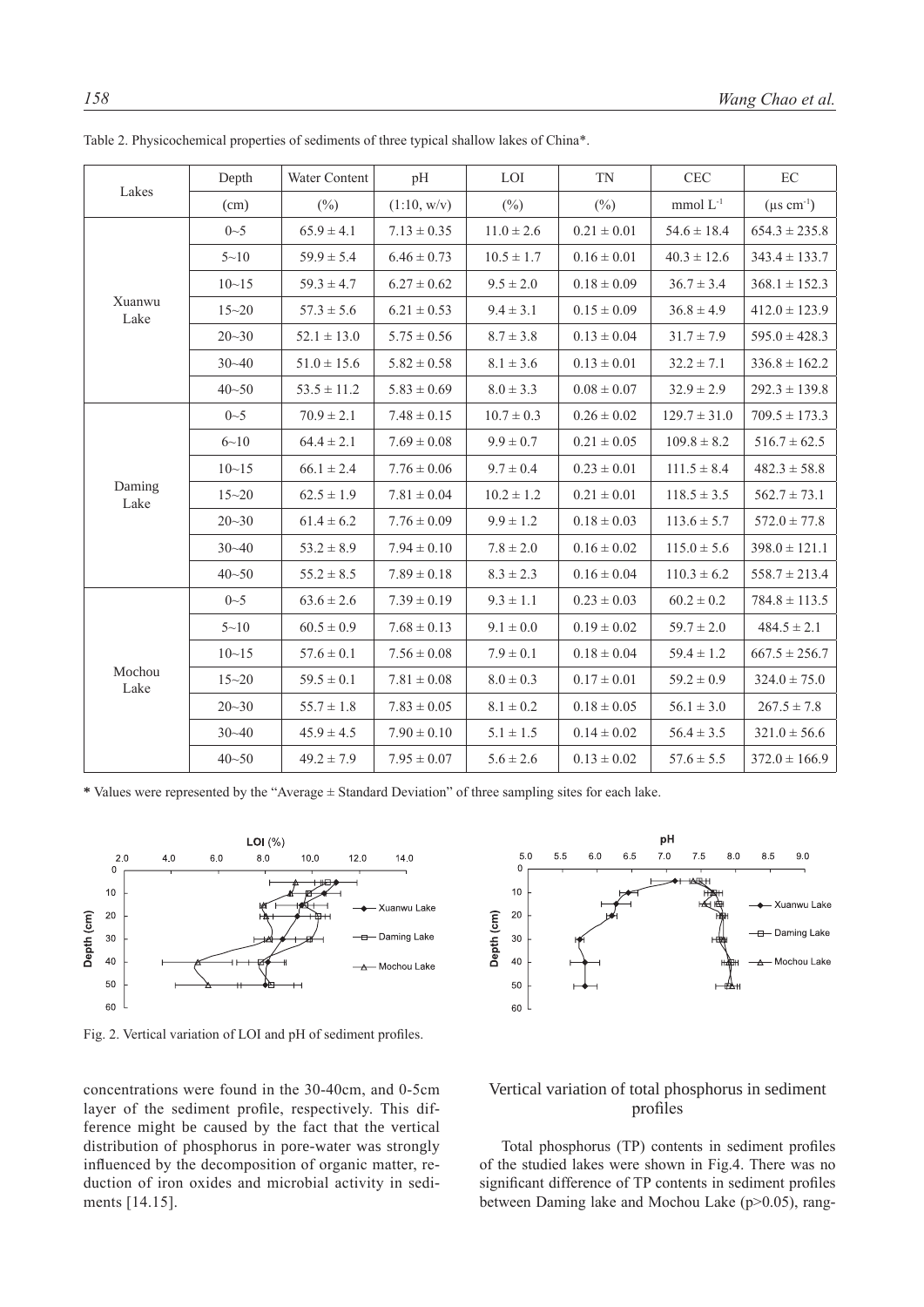

Fig. 3. Phosphorus concentration in pore-water of sediment profiles.



Total Phosphorus in sediments (mg kg<sup>1</sup>)

Fig.4. Total phosphorus contents in sediment profiles.

ing from 1198.9 to 1897.3 mg kg-1, and 1289.1 to 1652.1, respectively. However, the TP contents in sediments of Xuanwu lake were much lower than those of the other two lakes (p<0.05), ranging from 611.7 to 760.3 mg kg<sup>-1</sup>. The major differences of TP concentration among the three shallow urban lakes mainly resulted from different geographical locations, anthropogenic P sources, sediment types, and so on [6, 16]. Additionally, the lower TP contents in the sediment of Xuanwu lake might be caused by dredging activity conducted five years ago.

No significant difference could be found for the TP contents within the 50-cm sediment profile of Xuanwu Lake (p>0.05). For Mochou Lake, the TP contents increased with the depth in the upper 20 cm of the profiles, reaching the highest value at the depth of 15 cm, and then diminished slightly in the deeper 30 cm of the profiles with the lowest value at the depth of 50-cm. And for the Daming Lake, no significant difference of the TP contents could be found in the upper 20 cm  $(p>0.05)$ , and then diminished gradually with the depth in the next 30 cm of the profile  $(p<0.05)$ , reaching the lowest value at a depth of 40 cm.

The vertical variation of the TP contents in sediment profiles reflected the variations of phosphorus inputs and the pollutant status of these lakes at various periods in recent years [17, 18]. For all three studied urban lakes, the TP contents increased with the depth in the upper 10-cm of sediment cores, suggesting that the pollution status of these lakes turned more and more serious with the development of industry and economy of these cities.

# Vertical Distribution of Phosphorus Fractions in the Sediment Profiles

The vertical distribution of phosphorus in sediment profiles is recognized as the net result of the history of phosphorus sedimentation as well as many transformation processes [17]. According to the program of SMT, total phosphorus (TP) could be represented by the sum of organic phosphorus (OP) and inorganic phosphorus (IP), and the IP could be divided into non-apatite inorganic phosphorus (NAIP) and apatite phosphorus (AP). These relations could be described by the following formula:  $TP = OP + IP$ , and  $IP = NAIP + AP$ . The recovery rate was 97.2%-103.2% for TP, and 95.5%--104.7% for IP in most cases in present work, and this recovery rate was reasonable [12]. The vertical distribution of extracted phosphorus fractions in sediment profiles was shown in Fig.5.

Inorganic phosphorus (IP) is sensitive to redox and pH variations of the system [19]. Within the 50-cm profiles, IP was the predominant fraction of the TP in all sediment cores, with the proportion of  $90.3\% \pm 1.9\%$ ,  $83.7\% \pm 2.9\%$ , and 84.6±3.6% of TP for Mochou Lake, Daming Lake, and Xuanwu lake, respectively. Significant differences could be found among the composition of the IP in sediments. Most of the IP in sediments of Daming Lake was presented in AP (92.8%±7.2), and for Mochou Lake, the ratio of AP was much lower than that of Daming Lake  $(71.4\% \pm 4.3\%)$ . While for Xuanwu Lake, the AP accounted for 41.7%±6.0% in IP, which was a little lower than that of NAIP. It is reported that the sum of Al-P and Fe-P contents in lake sediments was one of the pollution parameters, and the NAIP contents in the sediments partly related to the pollution degree [20.21]. Higher proportion of NAIP to IP in sediment profiles of Xuanwu Lake indicated that the Xuanwu Lake catchment was polluted more heavily than the other two lakes.

The NAIP contents were a little higher in the upper 5-cm profiles than the rest of the sediment profile, and no significant difference could be found throughout the remaining sediment profiles for Daming Lake and Mochou Lake  $(p>0.05)$ . This reflected on the rapid development of urbanization and industrialization of these cities accelerated the pollution status of these lakes in recent years [21, 23]. While for Xuanwu Lake, the NAIP contents in the 40-50 cm layer of the sediment profile was much higher than the upper 40-cm profile ( $p<0.05$ ). The AP was relatively stable under alkaline conditions. The contents of AP exhibited similar vertical changes as that of IP in the sediments of Daming Lake and Mochou Lake,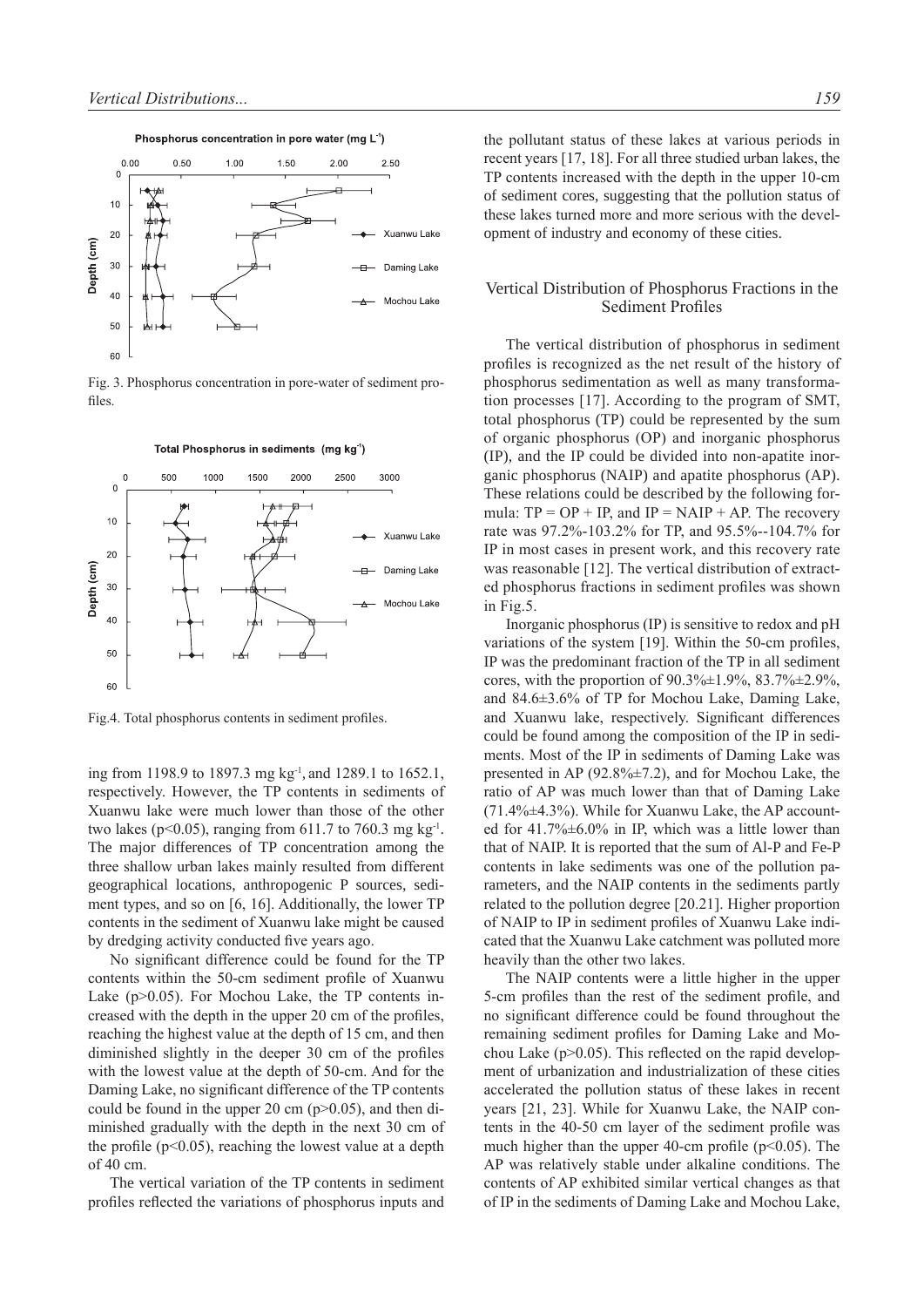

Fig. 5. Vertical distributions of phosphorus fractions in sediment profiles.

increasing in the upper and then decreasing in the rest with the depth of the sediments. However, no significant difference could be found for the contents of AP, as well as for IP, in sediments of Xuanwu Lake (p>0.05). The OP contents accounted for 9.7%-16.3% of TP in sediments of the three studied lakes. Similar vertical distribution of OP was found for Daming Lake and Mochou Lake, with a little higher content in the upper 5-cm profiles than the rest, which might be caused by the mineralization of organic matters in sediment with the depth [19, 23]. OP is an important phosphorus fraction buried in the sediment due to this fraction contributes to the pool of inorganic phosphorus, and might be released to the overlying water, and thus directly affects the availability levels of dissolved phosphorus for primary production [24].

The percentage of phosphorus fraction in TP in lake sediment could be used to identify the main sources of pollutants of lakes[25]. Higher portion of NAIP in lake sediments indicates that the main factors contributing to the pollution status of this lake were caused by industrial and the domestic sources. The higher portion of OP in lake sediments suggests the importance of agricultural non-point sources to the pollution status of this lake. And the higher portion of AP indicates that external pollutant sources had been successfully diminished and the environmental status of the lake had been improved. Therefore, the highest portion of NAIP and OP in Xuanwu lake sediments reflected its most serious pollution status among these three studied lakes. And the decreasing order for the pollution status of three lakes was:

Xuanwu Lake > Mochou Lake > Daming Lake.

# Relationship among the Phosphorus Fractions in Sediments, Phosphorus in Pore-Water, and the Physicochemical Properties of Sediments

The relations among phosphorus fractions, phosphorus concentrations in pore-water, and the physicochemical properties of sediments were investigated using statistic correlation analysis. And the obtained correlation coefficients were shown in Table 3. The TP contents were well correlated to the contents of NAIP, AP, and OP, which could be calculated by:

**TP** (mg kg<sup>-1</sup>) = 1.015 **AP** (mg kg<sup>-1</sup>) +  $+ 1.215$  **NAIP** (mg kg<sup>-1</sup>) + 0.629 **OP** (mg kg<sup>-1</sup>)

$$
R^2 = 0.996, P = 0.001, n = 63
$$
 (1)

The pore-water played an important role in the exchange and cycle of matters between the overlying water column and the sediments. The concentrations of phosphorus in pore-water significantly correlated positively to the contents of AP, IP, OP, and TP, with the correlation coefficient  $(r^2)$  of 0.74, 0.56, 0.89, and 0.62, respectively, and significantly correlated negatively to the contents of NAIP ( $r^2$  = -0.83, p<0.01). Stepwise regression results indicated that the phosphorus concentration in pore-water (TDP) could be well predicted by the contents of NAIP and OP:

**TDP** (mg L<sup>-1</sup>) = 0.005 **OP** (mg kg<sup>-1</sup>) –  
\n- 0.001 **NAP** (mg kg<sup>-1</sup>) + 0.138  
\n
$$
R^2 = 0.836, P = 0.001, n = 63
$$
 (2)

It was evident from the data in Table 3 that the CEC (Cation Exchange Capacity) and the pH values of the sediments would strongly influence the distributions of different phosphorus fractions and TP in sediments. Water content and organic matters (LOI) were more important to the distribution of NAIP, OP, and TDP than to the AP, IP, and TP. And the electronic conductivity of sediments significantly correlated positively to the OP contents in sediment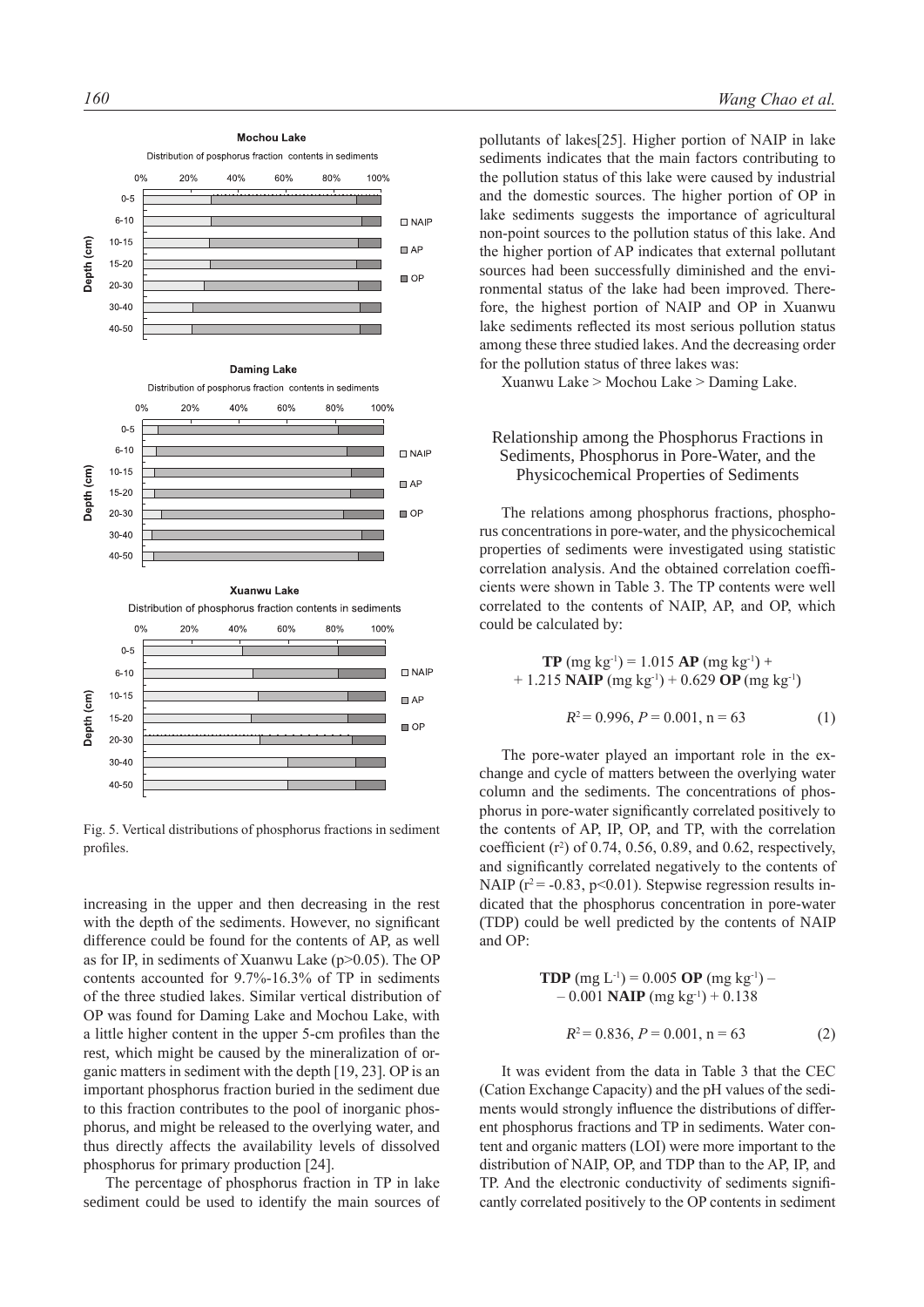|                  | <b>NAIP</b> | AP       | IP       | <b>OP</b> | TP       | TDP <sup>a</sup> |
|------------------|-------------|----------|----------|-----------|----------|------------------|
| AP               | $-0.68**$   | 1        |          |           |          |                  |
| IP               | $-0.44*$    | $0.96**$ |          |           |          |                  |
| <b>OP</b>        | $-0.78**$   | $0.74**$ | $0.58**$ | 1         |          |                  |
| TP               | $0.47*$     | $0.96**$ | $0.99**$ | $0.66**$  |          |                  |
| TDP <sup>a</sup> | $-0.83**$   | $0.74**$ | $0.56**$ | $0.89**$  | $0.62**$ |                  |
| Water Content    | $-0.45*$    | 0.43     | 0.33     | $0.69**$  | 0.39     | $0.58**$         |
| LOI              | $-0.45*$    | 0.22     | 0.08     | $0.58**$  | 0.14     | $0.51*$          |
| <b>CEC</b>       | $-0.89**$   | $0.86**$ | $0.69**$ | $0.94**$  | $0.74**$ | $0.91**$         |
| pH               | $-0.52*$    | $0.82**$ | $0.82**$ | $0.51*$   | $0.79**$ | 0.39             |
| EC               | $-0.23$     | 0.20     | 0.15     | $0.48*$   | 0.21     | 0.33             |

Table 3. Correlation coefficients among contents of each P fraction, P concentrations, and the physicochemical properties of sediments (Sample number: n=63).

\*\* Correlation is significant at the 0.01 level (2-tailed);

\* Correlation is significant at the 0.05 level (2-tailed);

a Total concentrations of P in pore-water of sediments, TDP.

profiles. These results suggested that the physicochemical properties of sediments would strongly influence the distribution of phosphorus fractions in lake sediments, and thus influenced the behavior of P in the lake system.

#### **Conclusion**

The Standards, Measurements and Testing (SMT) programme, proposed by the European Commission, was employed to characterize the vertical distributions of phosphorus fractions in sediments collected from three typical shallow urban lakes in China. The results showed that the TP contents in sediment profiles ranged from 1,198.9 to 1,897.3, 1,289.1 to 1,652.1, and 611.7 to 760.3 mg kg-1 for Daming Lake, Mochou Lake, and Xuanwu Lake, respectively. Within the 50-cm sediment profiles, the phosphorus distributed mainly in IP, accounting for  $90.3\% \pm 1.9\%$ , 83.7%±2.9%, and 84.6±3.6% of TP for Mochou Lake, Daming Lake, and Xuanwu lake, respectively. The OP contents accounted for 9.7%-16.3% of TP in sediments of the three studied lakes. AP was the main fraction of IP in sediment profile for Daming Lake and Mochou Lake, accounting for  $92.8\% \pm 7.2$ , and  $71.4\% \pm 4.3\%$ , respectively, while the proportion of NAIP to IP was higher than that of AP  $(41.7\% \pm 6.0\%)$  for Xuanwu Lake, suggesting its most serious pollution status among these three studied lakes. And the distribution of phosphorus fraction also changed greatly with the depth of the sediment profile. The phosphorus concentration in pore-water (TDP) correlated significantly to the phosphorus fractions, especially to the OP and NAIP contents in sediments, which could be predicted by: TDP (mg  $L^{-1}$ ) = 0.005 OP (mg kg<sup>-1</sup>) – 0.001 NAIP (mg kg<sup>-1</sup>) + 0.138 (R<sup>2</sup> = 0.836, P = 0.001). Significant correlation could be found between the physicochemical properties of sediments and the contents of phosphorus fractions, suggesting that the physicochemical properties of sediments would strongly influence the distribution of P fractions in lake sediments.

#### **Acknowledgements**

This work was funded by the National Key Basic Research Support Foundation of China (**N**o. 2002CB412303).

#### **References**

- 1. ZHOU Q., GIBSON C.E., ZHU Y. Evaluation of phosphorus bioavailability in sediments of three contrasting lakes in China and the UK [J]. Chemosphere, **42**, 221, **2001**.
- 2. WANG S.R., JIN X.C., ZHAO H.C., WU F.C. Phosphorus fractions and its release in the sediments from the shallow lakes in the middle and lower reaches of Yangtze River area in China[J]. Colloids and Surfaces A: Physicochem. Eng. Aspects, **273**, 109, **2006**.
- 3. KAISERLI A., VOUTSA D., SAMARA C. Phosphorus fractionation in lake sediments, Lakes Volvi and Koronia, N. Greece [J]. Chemosphere, **46**, 1147, **2002**.
- 4. PERKINS R.G., UNDERWOOD G.J.C. The potential for phosphorus release across the sediment–water interface in an eutrophic reservoir dosed with ferric sulphate[J]. Water Res., **35** (6), 1399, **2001**.
- 5. BALCERZAK W. The protection of reservoir water against the eutrophication process[J]. Polish Journal of Environmental Studies, **15** (6), 837, **2006**.